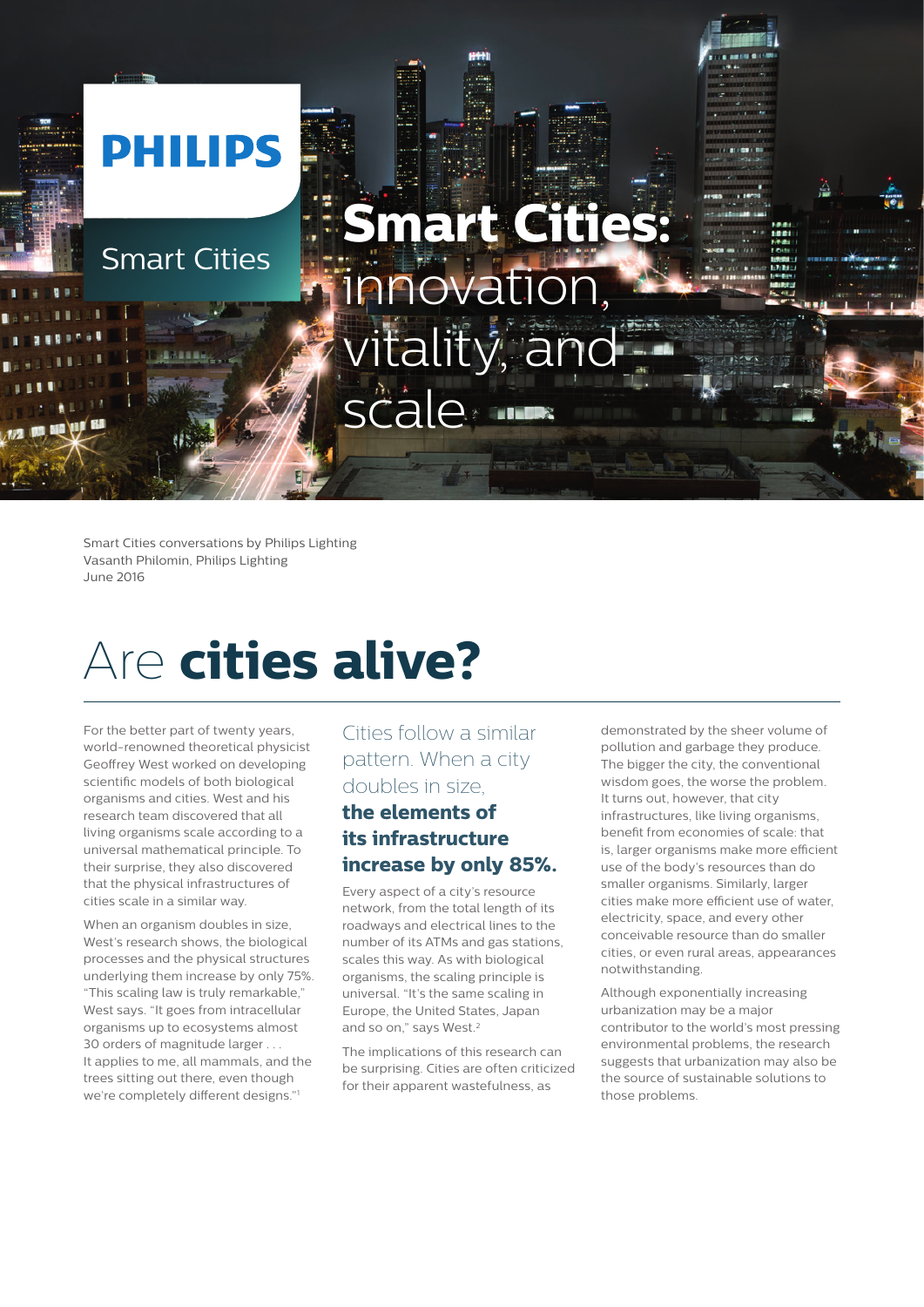## **Open-ended** innovation

Because it had been so successful describing and predicting the growth of urban infrastructures, West tried to use the scaling principle he discovered to describe the socioeconomic elements of citieshwealth creation, innovation, quality of life. It didn't apply, but he discovered that a different scaling principle did. Instead of demonstrating economies of scale, as resources and infrastructures do, those aspects of city life that have no biological analogues demonstrate increasing returns to scale.

Increasing returns to scale occur when the outputs or results of a process increase by more than the proportional change in inputs. In other words, when a city doubles in size, its socioeconomic output more than doubles. As West says,

"systematically, **the bigger the city, the more wages you can expect, the more educational institutions in principle, more cultural events, more patents are produced,**

it's more innovative and so on."3

West's research shows that doubling the size of a city nets about a 115% increase in its socioeconomic richness. This scaling factor, it turns out, also seems to be a universal principle.

West's work puts some science behind the familiar feeling that cities are magnetic, exciting, innovative places. Cities are "the centers of wealth creation, creativity, innovation, and invention," says West.<sup>4</sup> According to his research, they are measurably so.

While economies of scale eventually encounter an inherent mathematical limit, increasing returns to scale do not: they are mathematically openended. This is good news for things like economies and creativity, which can theoretically grow without interruption. Of course, cities don't live forever. A municipality may face the threat of collapse for many reasons. It may run out of resources, for example, or the pace of life and growth may outstrip the ability of its citizens to adapt and adjust.

As West points out, continuous openended growth demands continuous innovation, but to be sustainable it has to be intelligent innovation, innovation that puts the capabilities, quality of life, and well-being of people front and center. Game-changing innovations can give cities renewed vitality, as many examples throughout history show.

"We discover iron, we discover coal, or we invent computers, or we invent IT" says West, "but it has to be something that really changes the cultural and economic paradigm."5

While the challenges and complexity of cities can seem daunting, the innovations exist today that can make substantive, transformative changes to the cultural and economic paradigms. These innovations include new thresholds in data communications and bandwidth, digital technologies such as LED lighting and controls, and smart devices of all kids distributed throughout the urban environment, including smartphones, smart sensors, smart energy meters, and more.

Smart devices all have in common the ability to gather, share, and respond to data. The networking and interaction of smart devices is what the so-called Internet of Things is all about. The Internet of Things, in turn, provides the foundation for the cluster of innovations and approaches known as the Smart City.

### **Connected public lighting:** a powerful enabler for the Smart City

Increasingly efficient infrastructure, sustainable resource usage, innovations in digital technologies and smart devices, and a long-term vision with people's quality of life at the center: these are all key elements of Smart City thinking. While individual innovations can make significant differences by themselves, the

challenge and the opportunity of the Smart City is finding ways to integrate a wide range of innovations and deploy them intelligently.

Take LED street lighting as an example. Conventional street lighting can account for as much as 40% of a city's total energy budget. Switching to LED

street lights alone - available today from a wide range of manufacturers can reduce the energy consumed by street lights by 30% or more. Combining LED street lighting with software-based monitoring and management can boost those savings to 70% or even higher.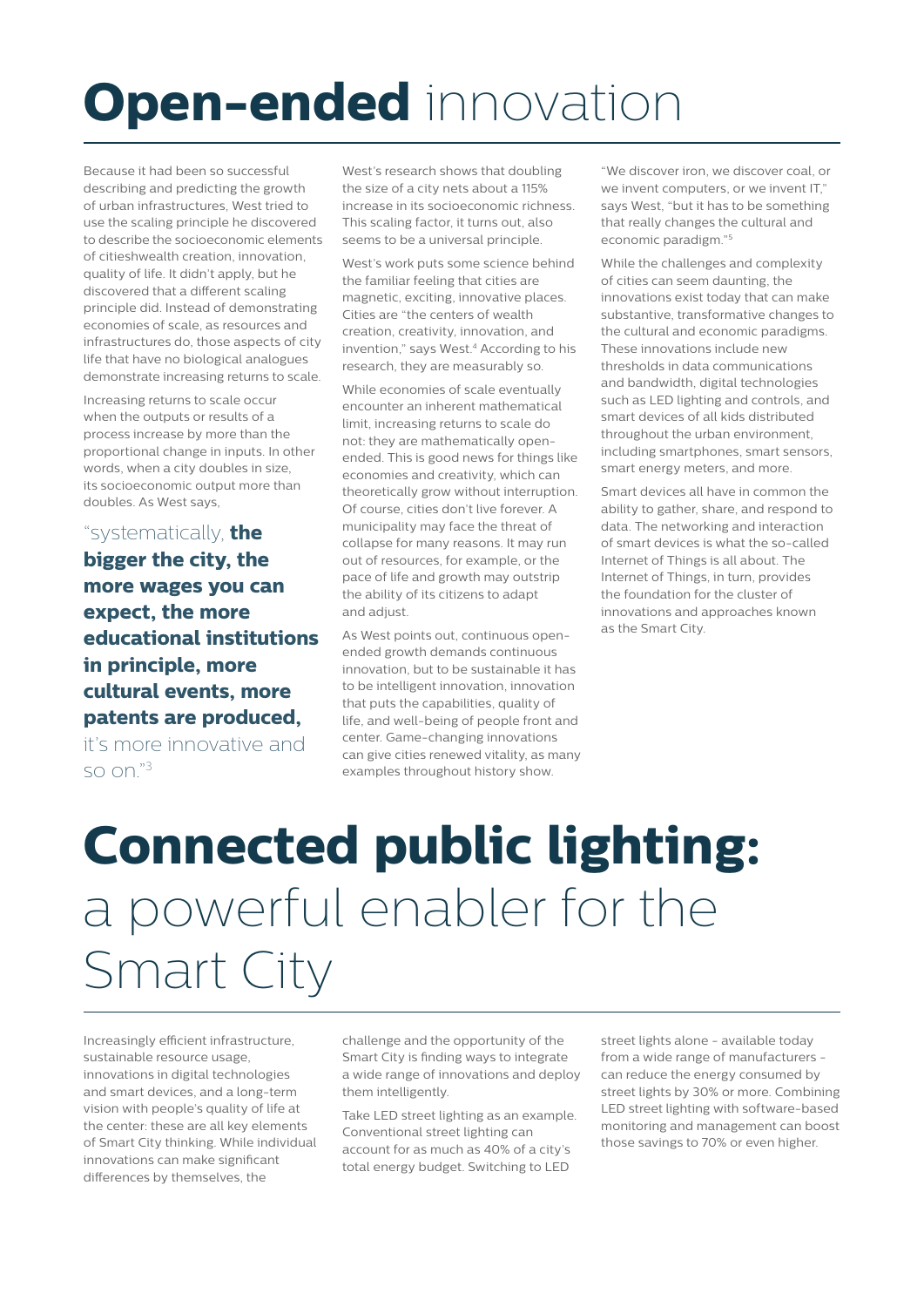#### Of the approximately **300 million street lights worldwide, less than 10% are LED today,**

#### and fewer than 1% are intelligently monitored and managed.

The potential energy savings of converting all street lighting around the world to managed LED lighting runs to tens of millions of kWh per year. And these energy savings don't account for the additional massive savings in labor, infrastructure, and maintenance costs that cities would realize by combining LED street lighting with softwarebased lighting management and related data-rich applications.

Deploying the single innovation of LED street lighting intelligently and universally would by itself make a significant impact on the global economy. But the Smart City story isn't a street lighting story. It's a story about transforming urban infrastructures through intelligent innovations. Lighting may play a significant role in that transformation, but it's only a part of the whole.

To create the fully realized Smart City, city planners and managers need to stop thinking in silos, with each department or service running its own network, with its own data and processes, and no links between them. City resource networks need flexible interfaces to share data and achieve new levels of efficiency, both to minimize consumption and maximize the effectiveness of the workforce.

If conceived of and deployed properly and intelligently, public lighting can play a unique role in making the Smart City a reality. Street lights, luminaires, light poles, and other lighting assets are everywhere. With LED and communications retrofits and new installations, a city's lighting infrastructure can take advantage of and even enhance the powerful communications networks available today - the mobile phone network, Wi-Fi, traditional wired IT networks, and so on. The light pole itself can become a point of intelligence and communications, offering a convenient integration point for wireless signal boosters, smart sensors of all kinds, and networking hubs.

Because the physical lighting infrastructure is ubiquitous - it's already installed wherever people live, work, play, and travel - it can serve as a backbone for many different applications. Open technologies and well-defined software interfaces allow city managers to link services together and manage them centrally and comprehensively. Well-defined interfaces also afford an opportunity to start small and implement new applications quickly, as technologies evolve and needs grow and change. Many new applications, unforeseeable today, will evolve, ensuring the vibrant city life that people expect well into the future.

Connected operations are also key. They ensure that access to city service networks is available anytime, anywhere. Rather than supplanting existing processes, connectivity becomes part of how city departments get work done for their citizens. Better apps for technicians in the field streamline workflows. Centralized control of resource delivery optimizes scheduling. Over time, city managers can combine data and expert knowledge derived from city operations with other sources of information for new insight and informed decision-making. Here, too, lighting is leading the way, with sophisticated, extensible, cloud-based management platforms already available in many markets around the world.

In addition to all of this, it's important to remember that public lighting does something that no other city service can do: it illuminates city streets, parks, civic spaces, bridges, monuments, and buildings. Public lighting plays a special role in cities because it transforms the visual appearance of places, producing a particularly strong emotional impact. More than other public service, urban lighting is integral to a city's identity and character.

With connected operations powered by connected lighting technologies, the means for delivering the best light are quickly evolving. Connected technologies support lighting experiences informed by contemporary design practices and research findings, from ambient to dynamic, responsive to interactive. Smart, digital systems provide lighting when and where it matters for citizens, making cities safer, more inviting, and easier to navigate.

## Smart citizens, **not just smart technology**

#### **Innovations in technology are crucial,**

but it's important to remember that

**social and economic considerations are equally crucial.**

A purely technical conception of a Smart City pays insufficient attention to the needs of its "end users" - the citizens who live there. People are drawn to cities for many reasons, including economic opportunities, social connections, and cultural diversity. A Smart City should reinforce the best of what a city can offer to the people who want to live there. That means, among other things, maintaining a high quality of life in

urban environments as they become ever denser and busier.

Urbanist and Smart City thinker Anthony Townsend has written about the importance of a two-fold emphasis: on realizing "the potential for efficiency and optimization" through technology and innovations on the one hand, and on enhancing "spontaneity, serendipity, and sociability" through peoplecentric applications and experiences on the other. Smart City planners will